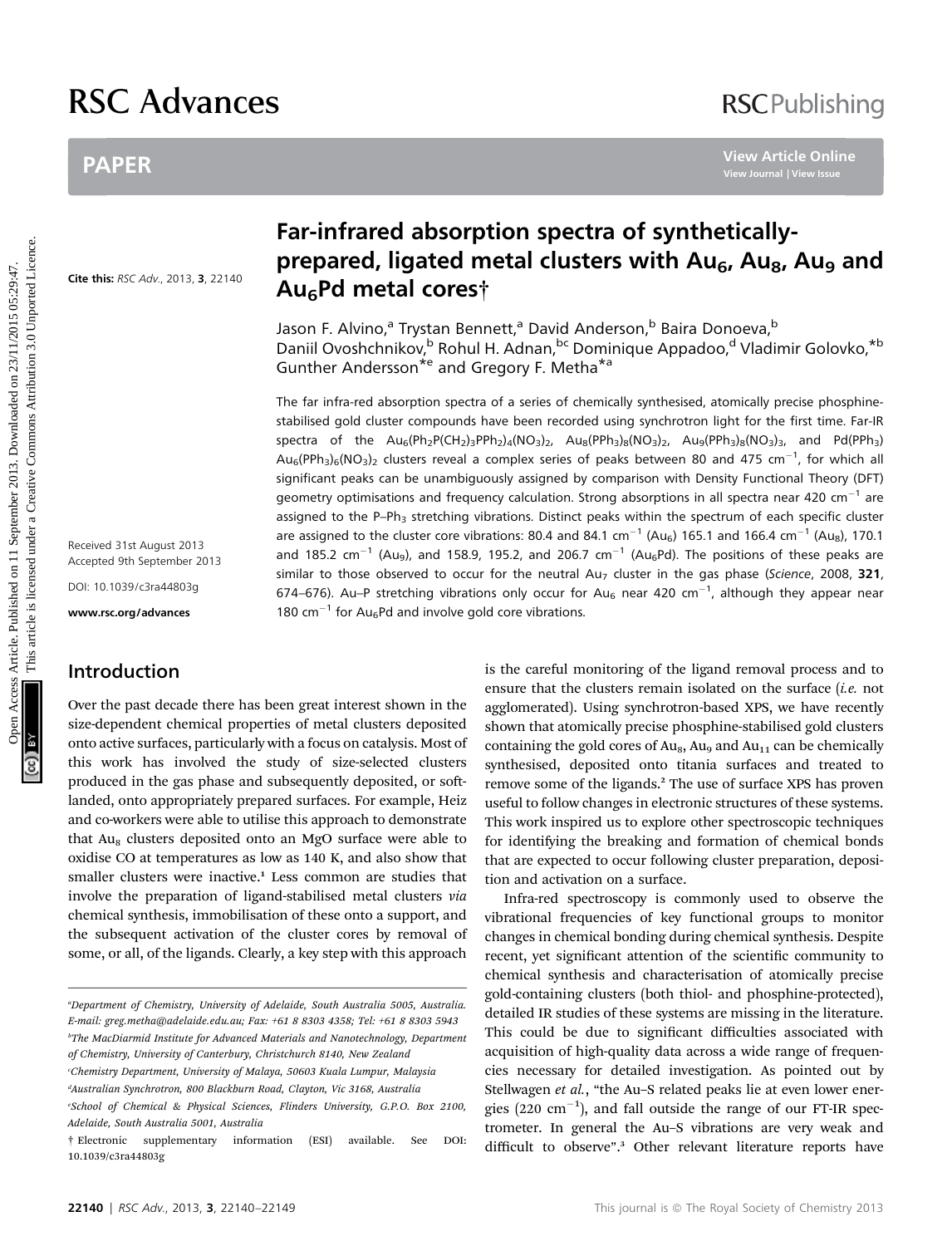focused on FTIR investigations of Au–S vibrations for much larger (>1.5 nm), thiolate protected gold nanoparticles, where the metal cores were not defined with atomic precision.<sup>4,5</sup> Smaller clusters (up to 40 Au atoms) were shown to have intense optical activity due to metal-based transitions in the near-infrared region.<sup>6</sup> Earlier infra-red studies of chemically-synthesised, atomically precise ultra-small metal clusters indicate that strong metal–ligand bond vibrations appear at  $450 \text{ cm}^{-1}$  for phosphinestabilised clusters.<sup>7</sup> At the same time, higher frequency modes associated with uncoordinated counter-ions were also observed. For example, in the case of  $Au_8Pt(PPh_3)_{8}(NO_3)_{2}$  the band at 1360 cm<sup>-1</sup> was assigned to  $NO<sub>3</sub><sup>-</sup>$ .<sup>7</sup> Lower frequency bands (*i.e.*  $\leq$ 400 cm $^{-1}$ ) have been observed in earlier studies of metal cluster carbonyl clusters (e.g.  $Ru_3(CO)_{12}$ ) but these features were not generally attributed to specific modes except in a few highly symmetric cases.<sup>8</sup> These low frequency modes are generally expected to involve vibrational motions of the cluster core which will be very weak in intensity. Paper **Council** Conservations of Au-S vibrations for most be apperent in expected by Yan der Verbanden access Council Conservations (SD are conserved under the expected on 23/11/2003. Downloaded on 23/2013. Downloaded on

Recently, Fielicke and co-workers have applied IR-action spectroscopy using the FELIX tuneable IR-free electron laser to reveal low frequency vibrations of size-specific metal clusters produced in the gas phase by laser ablation. Multiple IR photons are used to resonantly dissociate rare gas atoms (usually Ar or Kr) attached to anionic, neutral and cationic clusters prepared under supersonically-cooled molecular beam conditions. Detection by time-of-flight mass spectrometry allows unambiguous spectral assignments to specifically-sized metal clusters. In combination with Density Functional Theory (DFT) calculations, these workers have been able to identify IRactive cluster vibrations. In cases where two or more isomers are feasible, it has been possible to correlate the observed spectral features to a specific isomer, or isomers. Pertinent examples include  $\text{Au}_7$ ,  $\text{Au}_{19}$  and  $\text{Au}_{20}$ , $^9$  and Y-doped Au clusters. $^{10-12}$ 

Inspired by the possibility of identifying low frequency vibrational modes of ligand-stabilised clusters by comparison with DFT calculations, we have undertaken the measurement of low intensity, low frequency vibrational modes of chemically-synthesised, atomically-precise ligand-stabilised metal clusters using a high intensity synchrotron-based far-IR source. Herein we report a methodology for obtaining reproducible spectra of ligand-protected clusters, which has been developed over several visits to the Far-IR beamline at the Australian Synchrotron. We have focused on the gold cluster cores of  $Au_6$ ,  $Au_8$ ,  $Au_9$  and  $Au_6Pd$ stabilised by phenylphosphine-based ligands. The experimentally obtained spectra are compared with DFT-computed vibrational frequency calculations of the full cluster, including all ligands. This allows us to identify key features in the IR spectrum that can be assigned to specific vibrational motions of the metal core, as well as vibrations between the metal atoms and ligands  $(i.e.$  Au–P bonds). We note the very recent report of a DFT investigation of thiol protected, size specific gold clusters showing calculated IR and Raman spectra for the clusters  $Au_4$ .<sup>13</sup>

## Experimental & computational procedures

The  $Au_6(Ph_2P(CH_2)_3PPh_2)_4(NO_3)_2$  cluster (CSD Refcode BOTSOS; hereafter referred to  $Au_6$ ) was prepared according to the

procedure reported by Van der Velden et al.<sup>14</sup> The  $Au_8(PPh_3)_8(NO_3)_2$  cluster (CSD Refcode OPAUPF; hereafter referred to  $Au_8$ ) was synthesised following protocol described by Van der Velden et al.<sup>15</sup> The  $Au_9(PPh_3)_8(NO_3)_3$  cluster (CSD Refcode MIVPOX; hereafter referred to  $Au<sub>9</sub>$ ) was prepared following the method described by Wen et al.<sup>16</sup> The Pd(PPh<sub>3</sub>)Au<sub>6</sub>(PPh<sub>3</sub>)<sub>6</sub>(NO<sub>3</sub>)<sub>2</sub> cluster (CSD Refcode UHIPEG; hereafter referred to  $Au<sub>6</sub>Pd$ ) was prepared following the procedure of Takata et al.,<sup>17</sup> which gives higher yield of this cluster than earlier reported (along with its crystal structure) by Quintilio et  $al^{18}$  Note that for the Au<sub>6</sub>Pd cluster, the crystal structure utilised referred to the similar  $Pd(PPh_3)Au_6(PPh_3)_{6}(PF_6)_{2}$ , which employs a  $PF_6^-$  counter-ion, however this is not expected to have affected the cluster geometry given the omission of counter-ions in the calculation.

Samples were prepared by pressing 50 mg of pure powdered cluster material into a pellet. Their far-IR absorption spectra were recorded using the IFS125 Bruker FT spectrometer located at the Far-IR beamline, at the Australian Synchrotron. The transmission spectrum for each sample was recorded from 50 to 650 cm<sup>-1</sup>, at 1 cm<sup>-1</sup> resolution utilising the synchrotron light source (200 mA in top-up mode), a 6 micron thick multilayer Mylar beamsplitter in combination with a Si bolometer detector; the bolometer was equipped with a 800  $cm^{-1}$  far-IR cut-on cold-filter consisting of a 13 micron PE film overlaid with 6 micron diamond scatter layer. Samples were recorded at room temperature and again at 77 K with no discernible differences between spectra; all spectra were baseline corrected.

Geometry optimisation and harmonic vibrational frequency calculations of the gold cluster compounds, including all ligands, were undertaken using the M06 density functional<sup>19</sup> in the Gaussian 09 suite of programs.<sup>20</sup> Starting geometries were taken from crystal structures obtained from X-ray diffraction patterns of the synthesised clusters (reported earlier by others or ourselves) which were deposited in the Cambridge Crystallographic Database.<sup>21</sup> All counter ions were removed, with the appropriate number of electrons removed from the calculations to balance the charge. All atoms were treated using the LanL2DZ basis set and related Effective Core Potentials (ECP).<sup>22-25</sup> All optimisations were



Fig. 1 X-ray crystal structures (green) and DFT optimised structures (yellow) for the (a)  $Au_{6}$ , (b)  $Au_{8}$ , (c)  $Au_{9}$ , and (d)  $Au_{6}$ Pd clusters. Ligand groups are omitted for clarity.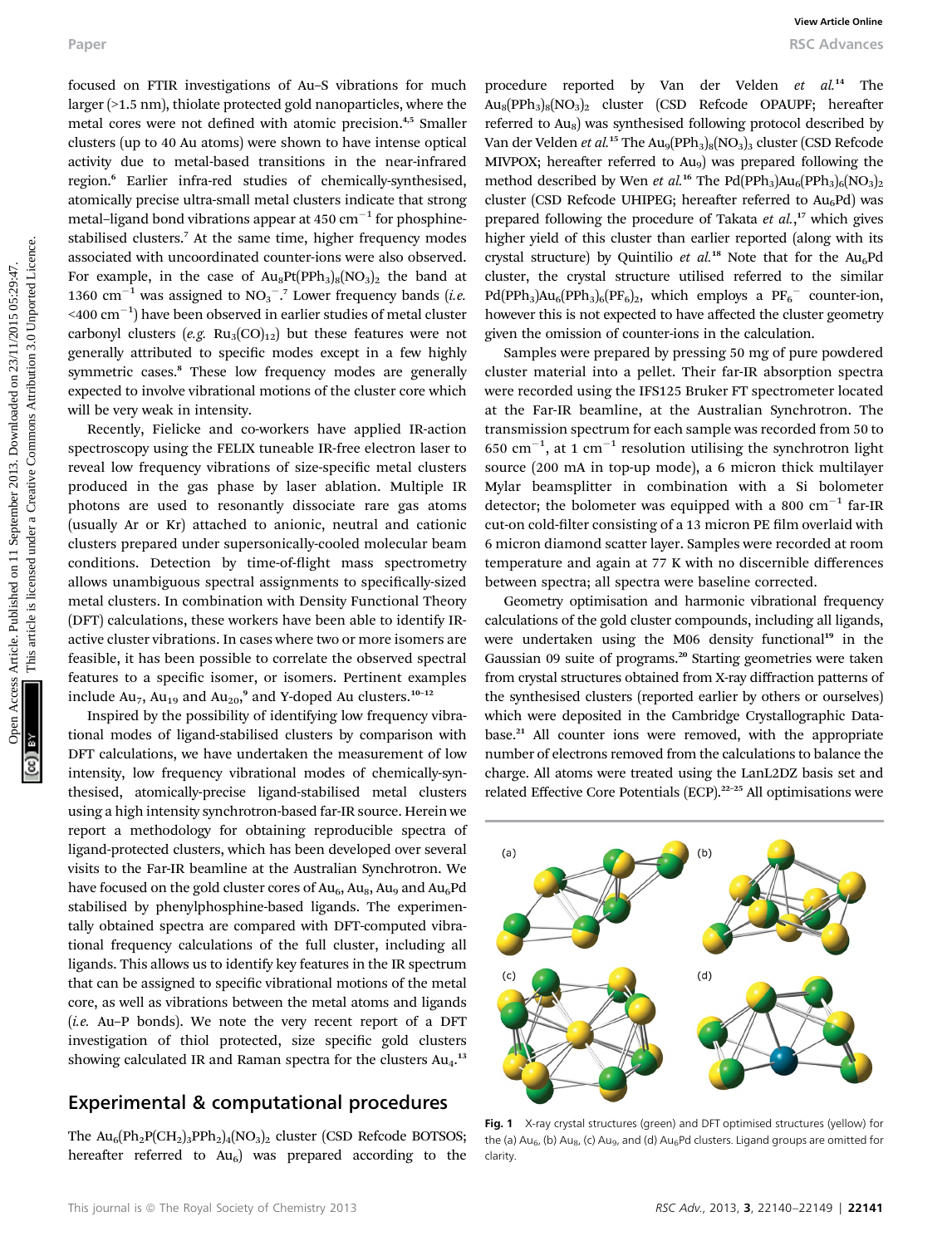

Fig. 2 Experimental (solid line) and simulated (dotted line) far-IR spectrum of the  $Au<sub>6</sub>$  cluster.



Fig. 3 Experimental (solid line) and simulated (dotted line) far-IR spectrum of the Au<sub>8</sub> cluster.

performed with no symmetry constraints, *i.e.* in the  $C_1$  point group. Each optimised geometry was followed by a harmonic frequency calculation to confirm that the geometry was a true minimum with no imaginary frequencies. The exception to this was the Au<sub>8</sub> structure, which was optimised to a stationary point with three low-frequency imaginary frequencies (42.6, 30.8, and 26.1  $\text{cm}^{-1}$ ). Inspection of the imaginary modes reveal that they correspond to slight rotations of phenyl groups and despite numerous attempts at re-optimisation using finer grid sizes and alternative minimisation algorithms we were unable to eliminate them. In light of the small magnitude and local nature of these vibrations, we conclude that they do not adversely impact on our assessment of the core cluster vibrations which are of primary interest here. To obtain the predicted IR spectra, each stick spectrum is convoluted with a Gaussian line shape function with 8  $cm^{-1}$  full width at half maximum using the GaussView 5 program. Full geometric information for each optimised structure is provided in the accompanying ESI file.<sup>†</sup>

### Results & discussion

The optimised structures for the cluster compounds of  $Au_6$ ,  $Au_8$ , Au<sub>9</sub>, and Au<sub>6</sub>Pd are shown in Fig. 1, with only Au and Pd atoms shown for clarity. Superimposed on these structures are the corresponding crystal structures. The superimposed structures



Fig. 4 Experimental (solid line) and simulated (dotted line) far-IR spectrum of the Au<sub>9</sub> cluster



Fig. 5 Experimental (solid line) and simulated (dotted line) far-IR spectrum of the Au<sub>6</sub>Pd cluster.

presented in Fig. 1 illustrate the very close match between "gasphase" and condensed phase geometries. There is a trend across all molecules towards longer bond lengths, as the molecule is optimised from the crystal structure starting position, to its final gas-phase geometric minima.

The predicted spectra over the range  $50-450$  cm<sup>-1</sup> for the  $Au<sub>6</sub>$ ,  $Au<sub>8</sub>$ ,  $Au<sub>9</sub>$  and  $Au<sub>6</sub>Pd$  clusters are shown in Fig. 2-5 as dotted lines. Note that these spectra only include the calculated fundamental vibrations and so do not include overtones or combination bands. The number of calculated transitions is vast, with more than 150 transitions occurring in the region presented above. Given the large number of vibrations to consider, Tables 1–4 list the calculated frequency modes up to 450  $\text{cm}^{-1}$  that pass one of two selection criteria. Firstly, in order to distinguish the normal modes involving the cluster core vibrations from other low frequency modes, we have identified the normal coordinate motions that involve significant motion of the Au, Pd, and P atoms. These appear in Tables 1–4 as a percentage of the total non-mass-weighted atomic motion (*i.e.* %Au and %P). Secondly, the tables include any normal mode that has significant calculated IR intensity of  $>1$  km mol<sup>-1</sup>. These modes are listed either individually or as groups of peaks and numbered sequentially starting at low energy. This peak numbering scheme in Tables 1–4 is the same as the one used in the simulated spectra presented in Fig. 2–5. For the calculated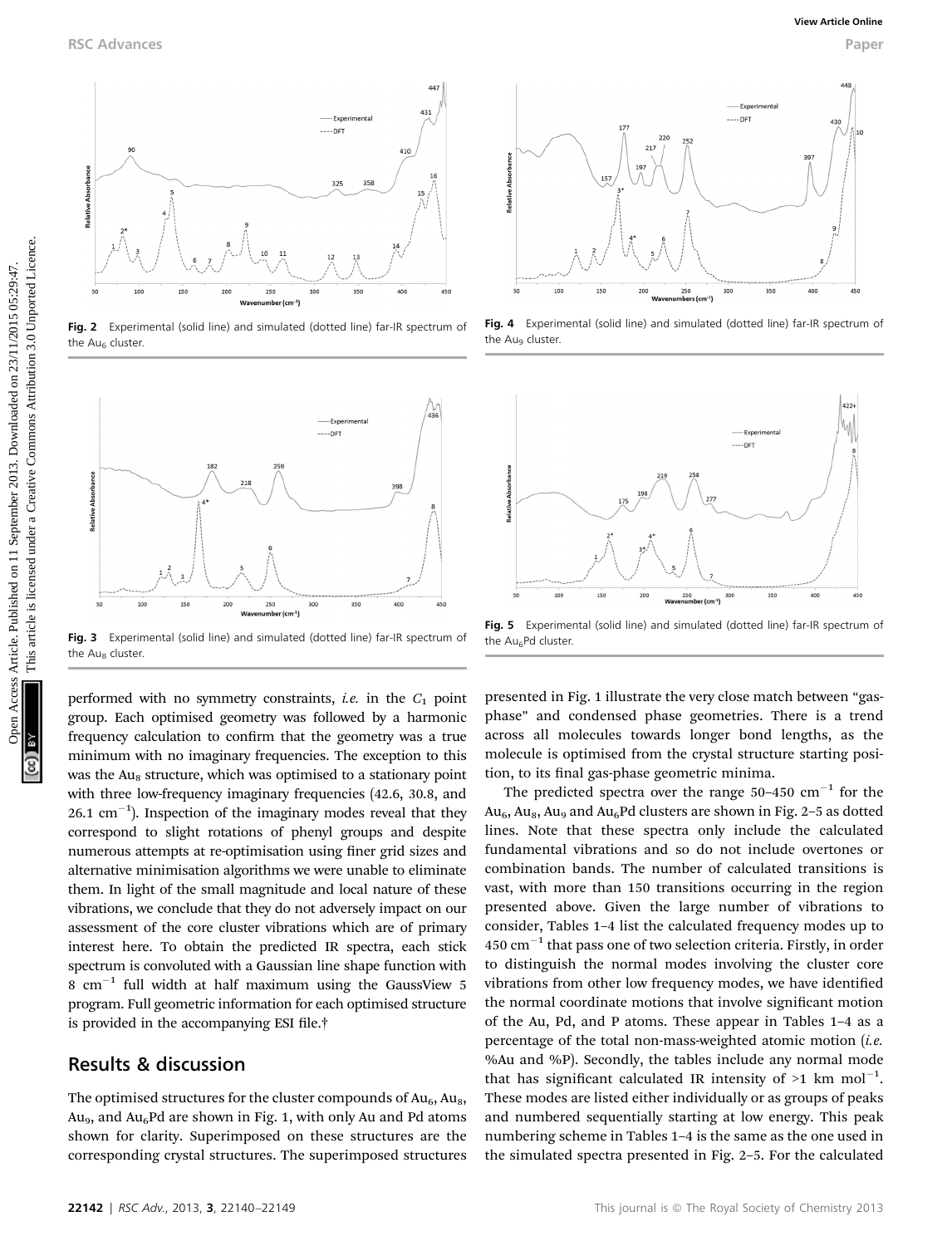Table 1 Summary of all calculated contributing transitions for the Au<sub>6</sub> cluster and their assignment to the predicted spectral peaks, as well as their assignment to the observed far-IR spectrum of the cluster, and a brief description of the assigned transition modes

| Paper        |                  | observed far-IR spectrum of the cluster, and a brief description of the assigned transition modes |                                         |                 |                |                   | <b>RSC Advances</b><br>Table 1 Summary of all calculated contributing transitions for the Au <sub>6</sub> cluster and their assignment to the predicted spectral peaks, as well as their assignment to the |
|--------------|------------------|---------------------------------------------------------------------------------------------------|-----------------------------------------|-----------------|----------------|-------------------|------------------------------------------------------------------------------------------------------------------------------------------------------------------------------------------------------------|
| #            | Peak $(cm^{-1})$ | Contributing vibrations<br>$\rm (cm^{-1})$                                                        | IR intensity<br>$(km \text{ mol}^{-1})$ | %Au motion      | %P motion      | Assigned $(cm-1)$ | Mode description                                                                                                                                                                                           |
| $\mathbf{1}$ | 73               | 69.6                                                                                              | 1.3                                     | 6.1%            | 4.8%           |                   |                                                                                                                                                                                                            |
|              |                  | 72.9                                                                                              | 1.4                                     | 8.7%            | 4.6%           |                   |                                                                                                                                                                                                            |
| 2            | 81               | $80.4*$                                                                                           | 4.7                                     | 17.1%           | 5.1%           | 90.2              | Au core distortion                                                                                                                                                                                         |
|              |                  | 81.1                                                                                              | 1.1                                     | 8.6%            | 6.3%           |                   |                                                                                                                                                                                                            |
|              |                  | $84.1*$<br>87.9                                                                                   | 4.3<br>0.8                              | 16.4%<br>16.8%  | 6.6%<br>5.0%   |                   |                                                                                                                                                                                                            |
|              |                  |                                                                                                   |                                         |                 |                |                   |                                                                                                                                                                                                            |
| 3            | 99               | 98.8                                                                                              | 3.7                                     | 5.6%            | 5.4%           |                   |                                                                                                                                                                                                            |
|              |                  | 104.9                                                                                             | 0.1                                     | 14.5%           | 5.7%           |                   |                                                                                                                                                                                                            |
|              |                  |                                                                                                   |                                         |                 |                |                   |                                                                                                                                                                                                            |
| 4            | 131              | 129.9<br>130.5                                                                                    | 3.6<br>6.1                              | 3.4%<br>4.9%    | 7.3%<br>6.6%   |                   |                                                                                                                                                                                                            |
|              |                  |                                                                                                   |                                         |                 |                |                   |                                                                                                                                                                                                            |
| 5            | 138              | 137.2                                                                                             | 5.3                                     | 4.8%            | 5.9%           |                   |                                                                                                                                                                                                            |
|              |                  | 137.9                                                                                             | 9.6                                     | 6.7%            | 7.0%           |                   |                                                                                                                                                                                                            |
|              |                  | 139.0                                                                                             | 1.8                                     | 4.3%            | 7.4%           |                   |                                                                                                                                                                                                            |
|              |                  | 142.8                                                                                             | 2.9                                     | 6.1%            | 6.9%           |                   |                                                                                                                                                                                                            |
|              |                  | 162.6                                                                                             | 1.3                                     | 1.9%            | 4.0%           |                   |                                                                                                                                                                                                            |
| 6            | 163              | 163.9                                                                                             | 1.1                                     | 13.3%           | 4.6%           |                   |                                                                                                                                                                                                            |
|              |                  |                                                                                                   |                                         |                 |                |                   |                                                                                                                                                                                                            |
| 7            | 180              | 179.8                                                                                             | 1.1                                     | 2.2%            | 3.3%           |                   |                                                                                                                                                                                                            |
|              |                  | 181.8                                                                                             | 2.0                                     | 1.3%            | 3.0%           |                   |                                                                                                                                                                                                            |
|              |                  |                                                                                                   |                                         |                 |                |                   |                                                                                                                                                                                                            |
| 8            | 203              | 198.3                                                                                             | 1.9                                     | $0.0\%$         | 2.8%           |                   |                                                                                                                                                                                                            |
|              |                  | 200.1<br>203.5                                                                                    | 2.3<br>3.7                              | 0.8%<br>0.7%    | 1.8%<br>2.1%   |                   |                                                                                                                                                                                                            |
|              |                  |                                                                                                   |                                         |                 |                |                   |                                                                                                                                                                                                            |
| 9            | 222              | 219.3                                                                                             | 1.5                                     | $0.0\%$         | 1.4%           |                   |                                                                                                                                                                                                            |
|              |                  | 220.9                                                                                             | 1.3                                     | $0.0\%$         | 1.2%           |                   |                                                                                                                                                                                                            |
|              |                  | 222.0                                                                                             | 7.8                                     | $0.0\%$         | 1.4%           |                   |                                                                                                                                                                                                            |
| 10           | 244              | 238.5                                                                                             | 2.9                                     | $0.0\%$         | 1.4%           |                   |                                                                                                                                                                                                            |
|              |                  | 244.2                                                                                             | 3.6                                     | $0.0\%$         | 1.6%           |                   |                                                                                                                                                                                                            |
|              |                  |                                                                                                   |                                         |                 |                |                   |                                                                                                                                                                                                            |
| $11\,$       | 265              | 263.3                                                                                             | 1.0                                     | $0.0\%$         | 1.5%           |                   |                                                                                                                                                                                                            |
|              |                  | 264.2                                                                                             | $1.1\,$                                 | $0.0\%$         | $2.0\%$        |                   |                                                                                                                                                                                                            |
|              |                  | 265.3                                                                                             | 1.1                                     | $0.0\%$         | 1.9%           |                   |                                                                                                                                                                                                            |
| 12           | 320              | 314.8                                                                                             | 1.7                                     | $0.0\%$         | 7.3%           | 325.4             | $P_2Ph_4$ - $(CH_3)_3$ wag – ligand 1                                                                                                                                                                      |
|              |                  | 318.9                                                                                             | 1.5                                     | $0.0\%$         | $8.0\%$        |                   | $P_2Ph_4$ - $(CH_3)_3$ wag - ligand 2                                                                                                                                                                      |
|              |                  | 319.9                                                                                             | 1.4                                     | 0.7%            | 9.4%           |                   | $P_2Ph_4$ - $(CH_3)_3$ wag – ligand 3                                                                                                                                                                      |
|              |                  | 321.7                                                                                             | 1.9                                     | $0.0\%$         | 8.2%           |                   | $P_2Ph_4$ - $(CH_3)_3$ wag - ligand 4                                                                                                                                                                      |
|              |                  |                                                                                                   |                                         |                 |                |                   |                                                                                                                                                                                                            |
| 13           | 348              | 347.2                                                                                             | 3.4                                     | $0.0\%$         | 10.7%          | 357.7             | $P$ - $(CH2)3$ -P distortion                                                                                                                                                                               |
| 14           | 394              | 347.8<br>390.0                                                                                    | 1.3<br>3.6                              | $0.0\%$<br>0.9% | 11.4%<br>15.1% | 410.3             | P-C-C-C-P bend                                                                                                                                                                                             |
|              |                  | 394.3                                                                                             | 4.2                                     | 0.8%            | 15.1%          |                   |                                                                                                                                                                                                            |
|              |                  |                                                                                                   |                                         |                 |                |                   |                                                                                                                                                                                                            |
| 15           | $422\,$          | 421.7                                                                                             | 4.9                                     | 0.5%            | 13.2%          | 430.5             | Au-P stretch                                                                                                                                                                                               |
|              |                  | 422.3                                                                                             | 4.6                                     | $0.0\%$         | 11.1%          |                   | P-Ph stretch                                                                                                                                                                                               |
| 16           | 436              | 429.8                                                                                             | 5.2                                     | 1.2%            | 16.3%          | 446.9             | Au-P stretch                                                                                                                                                                                               |
|              |                  | 431.3                                                                                             | 6.3                                     | 1.2%            | 16.5%          |                   | Au-P stretch                                                                                                                                                                                               |
|              |                  | 436.4                                                                                             | 14.6                                    | $0.0\%$         | 16.6%          |                   | P-Ph stretch                                                                                                                                                                                               |
|              |                  | 441.0                                                                                             | 7.7                                     | 0.8%            | 17.0%          |                   | P-Ph stretch                                                                                                                                                                                               |

transitions that are assigned to experimental features, a brief description of the normal mode also appears in Tables 1–4. For each cluster, several key, core vibrations involving the metal

atoms are pictorially represented in Fig. 6–9, and the peaks corresponding to these transitions are highlighted within Fig. 2–5 as well as Tables 1–4 with an asterisk.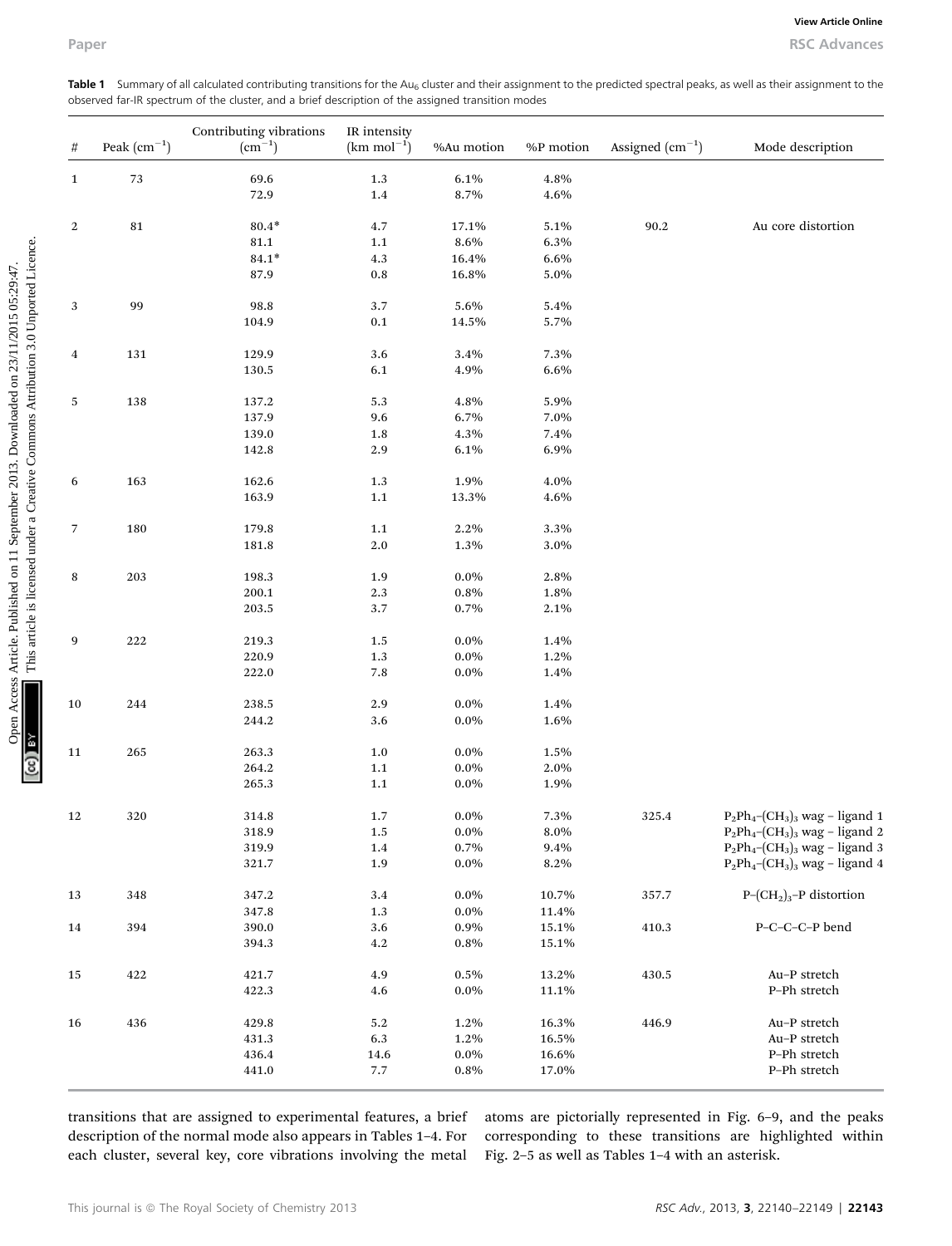|                |                      | observed far-IR spectrum of the cluster, and a brief description of the assigned transition modes |                                         |            |           |                   |                             |
|----------------|----------------------|---------------------------------------------------------------------------------------------------|-----------------------------------------|------------|-----------|-------------------|-----------------------------|
| #              | Peak $\rm (cm^{-1})$ | Contributing vibrations<br>$\rm (cm^{-1})$                                                        | IR intensity<br>$(km \text{ mol}^{-1})$ | %Au motion | %P motion | Assigned $(cm-1)$ | Mode description            |
| 1              | 122                  | 119.1                                                                                             | 3.4                                     | 5.2%       | 4.6%      |                   |                             |
|                |                      | 121.1                                                                                             | 1.7                                     | 3.8%       | 3.9%      |                   |                             |
|                |                      | 122.2                                                                                             | 2.0                                     | 3.2%       | 3.5%      |                   |                             |
|                |                      | 124.4                                                                                             | 1.9                                     | 4.8%       | 4.3%      |                   |                             |
| 2              | 131                  | 131.1                                                                                             | 9.3                                     | 7.5%       | 5.6%      |                   |                             |
| 3              | 148                  | 142.6                                                                                             | 2.9                                     | 10.7%      | 5.2%      |                   |                             |
|                |                      | 147.4                                                                                             | 1.7                                     | 12.7%      | 5.0%      |                   |                             |
|                |                      | 148.7                                                                                             | 1.9                                     | 12.6%      | 4.8%      |                   |                             |
| 4              | 166                  | $165.1*$                                                                                          | 23.9                                    | 20.3%      | 2.7%      | 181.8             | Au core distortion          |
|                |                      | $166.4*$                                                                                          | 23.9                                    | 20.2%      | 2.9%      |                   |                             |
|                |                      | 171.6                                                                                             | 3.2                                     | 16.7%      | 1.6%      |                   |                             |
| 5              | 216                  | 210.3                                                                                             | 1.5                                     | $0.0\%$    | 0.8%      | 217.9             | Ph rock                     |
|                |                      | 210.9                                                                                             | 1.7                                     | $0.0\%$    | 1.4%      |                   |                             |
|                |                      | 214.5                                                                                             | 2.8                                     | $0.0\%$    | 1.2%      |                   |                             |
|                |                      | 215.8                                                                                             | 1.2                                     | $0.0\%$    | 1.3%      |                   |                             |
|                |                      | 217.0                                                                                             | 1.6                                     | 0.5%       | 1.5%      |                   |                             |
|                |                      | 219.1                                                                                             | 1.8                                     | $0.0\%$    | 1.3%      |                   |                             |
| 6              | 250                  | 247.4                                                                                             | 4.1                                     | $0.0\%$    | 1.1%      | 258.9             | Ph rock                     |
|                |                      | 248.3                                                                                             | 3.8                                     | $0.0\%$    | 0.9%      |                   |                             |
|                |                      | 249.4                                                                                             | 4.1                                     | $0.0\%$    | 1.2%      |                   |                             |
|                |                      | 249.9                                                                                             | 3.3                                     | $0.0\%$    | 1.3%      |                   |                             |
|                |                      | 250.2                                                                                             | 1.7                                     | $0.0\%$    | 1.4%      |                   |                             |
|                |                      | 251.7                                                                                             | 3.1                                     | $0.0\%$    | 1.0%      |                   |                             |
|                |                      | 253.1                                                                                             | 3.9                                     | $0.0\%$    | 1.3%      |                   |                             |
| $\overline{7}$ | 411 (shoulder)       | 410.5                                                                                             | 0.5                                     | $0.0\%$    | 1.9%      | 398.2             | Ph twist                    |
|                |                      | 411.5                                                                                             | 0.4                                     | $0.0\%$    | 0.7%      |                   |                             |
| 8              | 441                  | 428.9-445.8                                                                                       | Avg. 3.9                                | Avg. 0%    | Avg. 13%  | 436.3             | PPh <sub>3</sub> distortion |

Table 2 Summary of all calculated contributing transitions for the Au<sub>8</sub> cluster and their assignment to the predicted spectral peaks, as well as their assignment to the observed far-IR spectrum of the cluster, and a brief description of the assigned transition modes

Also shown in Fig. 2–5 are the experimental IR spectra for  $Au<sub>6</sub>$ , Au<sub>8</sub>, Au<sub>9</sub> and Au<sub>6</sub>Pd (solid line). All clusters exhibit an intense absorption near  $440 \text{ cm}^{-1}$  and a broad featureless absorption below 130  $\text{cm}^{-1}$ , except Au<sub>6</sub> which has a feature  $\sim$ 90  $\text{cm}^{-1}$ . We are confident that the spectrometer is operating correctly in this region since we were able to observe characteristic features present in this region for the mono-gold compound  $(AuPPh_3Cl)$ which were in agreement with earlier reported data.<sup>26</sup> The spectrum of AuPPh<sub>3</sub>Cl (see Fig. S1 in ESI<sup>†</sup>) was recorded under similar conditions to other spectra in this study, confirming that the instrumentation set-up is capable of data acquisition in this region. The spectrum shows very little difference when recorded under reduced temperature conditions (77 K) thus removing the possibility of phonon bands being confused for features due to molecular vibrations. Nevertheless, it seems likely that the broad features arise from dampening of the low frequency vibrations due to the condensed phase nature of the sample as the calculated spectrum is generated under gas phase (i.e. isolated molecule) conditions.

The  $Au<sub>8</sub>$ ,  $Au<sub>9</sub>$  and  $Au<sub>6</sub>Pd$  spectra also display several distinct peaks between 180 and 260  $\text{cm}^{-1}$ . The higher energy feature at

430 cm<sup>-1</sup> has been previously observed in the pure ligand, PPh<sub>3</sub>, and identified as being due to  $P-Ph_3$  vibrations.<sup>27</sup> This is consistent with our calculations, although we also show that Au–P stretches occur in the same spectral region (vide infra). Some of the intense features near 450 cm<sup>-1</sup> for Au<sub>6</sub>, Au<sub>8</sub> and Au<sub>6</sub>Pd reach 100% absorption but no attempt was made to reduce the concentration due to the low significance of this spectral region.

To the best of our knowledge, the detailed far-IR spectra below 300  $\text{cm}^{-1}$  reported here are the first ever high quality dataset for chemically synthesised, atomically precise gold clusters, enabling detailed analysis of their features. Discussed below are the assignments made for each of the observed peaks, which are based upon calculated vibrational frequencies and predicted intensities (Tables 1–4).

#### A. The  $Au<sub>6</sub>$  cluster

The experimental  $Au_6$  spectrum (Fig. 2) clearly consists of two main peaks (including a shoulder) above 400  $\rm cm^{-1}$ , as well as a broad peak centred at 90  $cm^{-1}$ . The former peaks closely match the calculated spectrum, which predicts three transitions at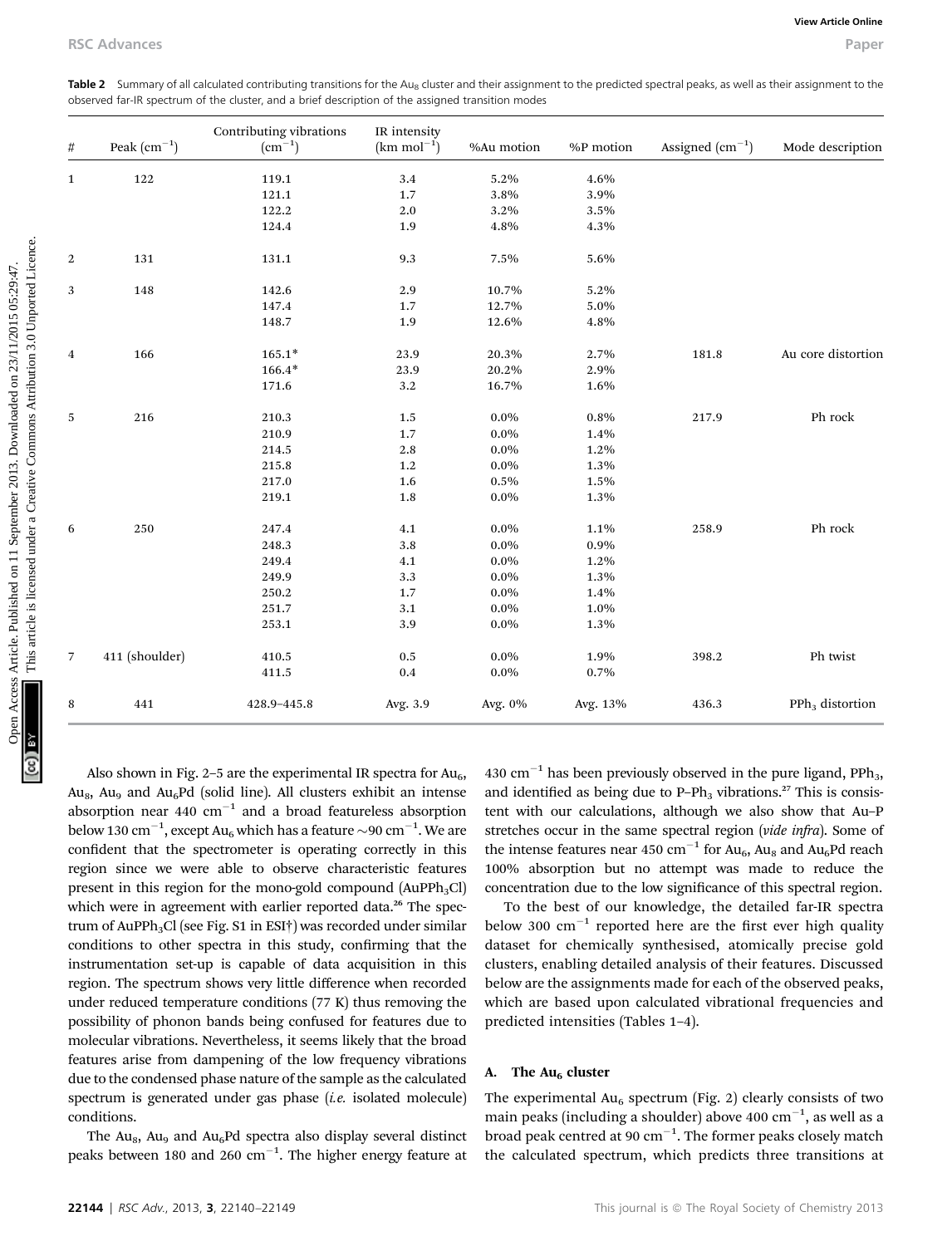|              |                      |                                        |                                         | observed far-IR spectrum of the cluster, and a brief description of the assigned transition modes |           |                   |                             |
|--------------|----------------------|----------------------------------------|-----------------------------------------|---------------------------------------------------------------------------------------------------|-----------|-------------------|-----------------------------|
| $\#$         | Peak $\rm (cm^{-1})$ | Contributing vibrations<br>$(cm^{-1})$ | IR intensity<br>$(km \text{ mol}^{-1})$ | %Au motion                                                                                        | %P motion | Assigned $(cm-1)$ | Mode description            |
| $\mathbf{1}$ | 121                  | 116.0                                  | 2.1                                     | 1.9%                                                                                              | 1.7%      |                   |                             |
|              |                      | 119.3                                  | 2.7                                     | 6.0%                                                                                              | 2.4%      |                   |                             |
|              |                      | 120.0                                  | 2.0                                     | 5.6%                                                                                              | 2.3%      |                   |                             |
|              |                      | 122.9                                  | 4.6                                     | 3.6%                                                                                              | 1.7%      |                   |                             |
| 2            | 141                  | 140.9                                  | 7.2                                     | 8.3%                                                                                              | 5.8%      | 157.2             | Au core distortion          |
| 3            | 170                  | 162.8                                  | 11.2                                    | 8.1%                                                                                              | 4.6%      | 177.4             | Au core distortion          |
|              |                      | $170.1*$                               | 28.0                                    | 17.7%                                                                                             | 3.3%      |                   |                             |
| 4            | 185                  | $185.2*$                               | 11.2                                    | 17.7%                                                                                             | 1.7%      | 196.7             | Au core distortion          |
| 5            | 211                  | 210.7                                  | 2.0                                     | $0.0\%$                                                                                           | 1.1%      | 216.5             | Ph rock                     |
|              |                      | 211.0                                  | 3.2                                     | $0.0\%$                                                                                           | 0.8%      |                   |                             |
| 6            | 224                  | 217.6                                  | 2.7                                     | $0.0\%$                                                                                           | 1.2%      | 219.8             | Ph rock                     |
|              |                      | 222.2                                  | 2.3                                     | $0.0\%$                                                                                           | 0.7%      |                   |                             |
|              |                      | 223.7                                  | 5.6                                     | $0.0\%$                                                                                           | 0.7%      |                   |                             |
|              |                      | 224.2                                  | 3.1                                     | $0.0\%$                                                                                           | 1.4%      |                   |                             |
| 7            | 253                  | 248.9                                  | 6.6                                     | $0.0\%$                                                                                           | 1.0%      | 251.7             | PPh <sub>3</sub> distortion |
|              |                      | 251.6                                  | 6.2                                     | $0.0\%$                                                                                           | 0.8%      |                   |                             |
|              |                      | 252.2                                  | 3.2                                     | $0.0\%$                                                                                           | 0.6%      |                   |                             |
|              |                      | 253.9                                  | 9.9                                     | $0.0\%$                                                                                           | 0.9%      |                   |                             |
| 8            | 411 (shoulder)       | 411.8                                  | 0.9                                     | $0.0\%$                                                                                           | 1.0%      | 396.8             | Ph twist                    |
|              |                      | 412.2                                  | 0.7                                     | $0.0\%$                                                                                           | 1.0%      |                   |                             |
| 9            | 426                  | 424.5                                  | 1.5                                     | $0.0\%$                                                                                           | 3.2%      | 430.0             | Ph twist                    |
|              |                      | 424.6                                  | 1.9                                     | $0.0\%$                                                                                           | 3.0%      |                   |                             |
|              |                      | 425.4                                  | 3.6                                     | $0.0\%$                                                                                           | 4.7%      |                   |                             |
|              |                      | 425.5                                  | 1.9                                     | $0.0\%$                                                                                           | 2.5%      |                   |                             |
| 10           | 447                  | 435.2-448.8                            | Avg. 8.1                                | Avg. 0%                                                                                           | Avg. 13%  | 447.9             | PPh <sub>3</sub> distortion |

Table 3 Summary of all calculated contributing transitions for the Au<sub>9</sub> cluster and their assignment to the predicted spectral peaks, as well as their assignment to the observed far-IR spectrum of the cluster, and a brief description of the assigned transition modes

393.7 cm<sup>-1</sup> (#14) due to P-(CH<sub>2</sub>)<sub>3</sub>-P bending, at 422.3 cm<sup>-1</sup> and 436.3 cm<sup>-1</sup> (#15 & #16 respectively) both due to a combination of the Au–P and P–P $h_3$  stretches.

The observed peak at 90  $cm^{-1}$  corresponds to a group of calculated transitions around 84 cm<sup>-1</sup> (#2), which are all due to metal core vibrations. All four transitions have significant Au motions of 9–17% (see Table 1) and the displacement vectors for the two most IR intense vibrations are shown in Fig. 6. This low frequency peak at 90  $cm^{-1}$  is interesting since none of the other clusters have observable, nor calculated, core metal vibrational modes this low in frequency. The simulated spectrum also shows a strong peak with a shoulder at 138  $\text{cm}^{-1}$  and 131  $\text{cm}^{-1}$ , respectively (#5 & #4), both of which consist of several modes with moderate %Au motions  $({\sim}5%)$  and significant IR intensities  $(A = 4-10)$ . These peaks match the two shoulders (unlabelled) in the experimental spectrum near 120 and 148  $\text{cm}^{-1}$ .

The experimental spectrum also shows two weaker peaks at 325  $\text{cm}^{-1}$  and 358  $\text{cm}^{-1}$ . These also appear in the calculated spectrum at 320 cm<sup>-1</sup> (#12) and 348 cm<sup>-1</sup> (#13) respectively, and correspond to distortions of the chelating  $P-(CH_2)_3-P$ ligands. The simulated spectra also show a number of peaks

(#6–11) in the region from 160  $\mathrm{cm}^{-1}$  to 265  $\mathrm{cm}^{-1}$ , which do not distinctly appear in the experimental spectrum. Only one of these transitions contains significant Au motion (#6 with 13% Au), with a low IR intensity ( $\sim$ 1.1 km mol $^{-1}$ ), and the remainder are large-amplitude ligand vibrations. There are other transitions (<150  $\text{cm}^{-1}$ ) involving large amplitude motions spanning several ligand groups, that are calculated to have non-negligible IR intensities but do not appear in the spectrum. We suggest that given the condensed nature of the samples  $(i.e.$  pressed pellet) that these modes are more readily quenched than the core metal vibrations. Although we have no direct evidence for this, it is a common theme observed for all the other clusters (vide infra).

#### B. The  $Au_8$  and  $Au_9$  clusters

Both the  $Au<sub>8</sub>$  and  $Au<sub>9</sub>$  spectra display an intense peak at  $440 \text{ cm}^{-1}$ . These features are clearly reproduced in the associated simulated spectra. As mentioned above, the normal mode analysis indicates that these transitions  $((\#8)$  in the case of Au<sub>8</sub> and (#10) for  $Au<sub>9</sub>$ ) correspond to the P-Ph<sub>3</sub> stretching vibrations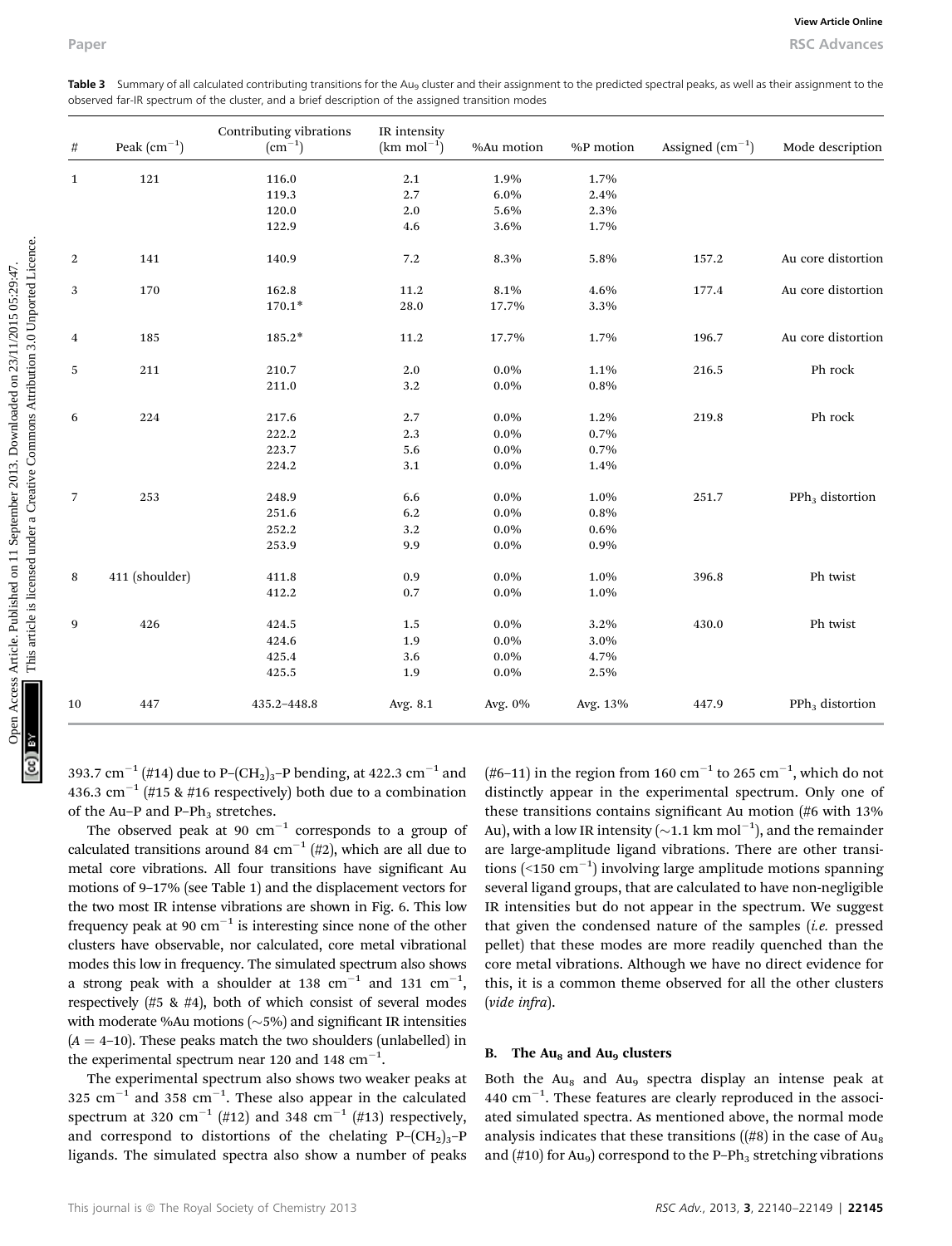| #            | Peak $(cm^{-1})$ | Contributing vibrations<br>$\rm (cm^{-1})$ | IR intensity<br>$(km \text{ mol}^{-1})$ | %Au motion   | %Pd motion   |              | %P motion Assigned $\text{(cm}^{-1}\text{)}$ | Mode description      |
|--------------|------------------|--------------------------------------------|-----------------------------------------|--------------|--------------|--------------|----------------------------------------------|-----------------------|
|              |                  |                                            |                                         |              |              |              |                                              |                       |
| $\mathbf{1}$ | 144              | 135.7<br>139.7                             | 2.6                                     | 2.8%<br>2.7% | 2.6%         | 4.1%         |                                              |                       |
|              |                  | 142.3                                      | 1.6                                     | 3.3%         | 1.5%<br>0.7% | 2.1%<br>2.1% |                                              |                       |
|              |                  | 143.9                                      | 1.4                                     | 3.8%         |              | 2.4%         |                                              |                       |
|              |                  |                                            | 3.9                                     |              | 2.4%         |              |                                              |                       |
| 2            | 159              | 149.7                                      | 3.4                                     | 5.3%         | 2.7%         | 3.9%         | 174.5                                        | Pd-Au-P stretch       |
|              |                  | 150.9                                      | 1.5                                     | 5.6%         | 0.7%         | 3.2%         |                                              | P-Au-Au-P stretch     |
|              |                  | 156.0                                      | 2.2                                     | 5.8%         | 0.8%         | 2.6%         |                                              | Metal core distortion |
|              |                  | 157.1                                      | 4.1                                     | 6.8%         | 0.7%         | $4.0\%$      |                                              | Pd-Au-P stretch       |
|              |                  | 158.9*                                     | 6.5                                     | 7.7%         | 1.1%         | 3.8%         |                                              | Metal core distortion |
|              |                  | 162.2                                      | 5.2                                     | 8.3%         | 1.9%         | 3.7%         |                                              | P-Au-Au-P stretch     |
| 3            | 195 (shoulder)   | 195.2*                                     | 6.0                                     | 4.7%         | 2.5%         | 1.8%         | 197.7                                        | Metal core distortion |
|              |                  | 198.9                                      | 1.5                                     | 1.3%         | 1.4%         | 2.2%         |                                              | $PPh3$ rotation       |
|              |                  | 200.8                                      | 1.8                                     | 4.8%         | 2.0%         | 1.9%         |                                              | Pd-P stretch          |
| 4            | 207              | 201.1                                      | 2.6                                     | 1.9%         | 1.6%         | 1.8%         | 218.9                                        | $PPh3$ rotation       |
|              |                  | $206.7*$                                   | 9.0                                     | 8.0%         | 4.9%         | 1.0%         |                                              | Metal core distortion |
|              |                  | 210.1                                      | 3.7                                     | 0.5%         | 1.0%         | 1.5%         |                                              | Ph rock               |
|              |                  | 211.2                                      | 1.7                                     | 2.6%         | 1.4%         | 1.1%         |                                              | $PPh3$ rotation       |
|              |                  | 214.5                                      | 1.5                                     | 8.4%         | 8.5%         | 1.8%         |                                              | Pd-P stretch          |
| 5            | 234              | 233.8                                      | 2.1                                     | $0.0\%$      | $0.0\%$      | 0.9%         |                                              | Ph rock               |
| 6            | 255              | 252.1                                      | 3.1                                     | $0.0\%$      | $0.0\%$      | 1.0%         | 257.9                                        | Ph rock               |
|              |                  | 253.5                                      | 3.2                                     | $0.0\%$      | $0.0\%$      | 1.1%         |                                              |                       |
|              |                  | 254.3                                      | 4.2                                     | $0.0\%$      | $0.0\%$      | $1.1\%$      |                                              |                       |
|              |                  | 254.9                                      | 1.4                                     | 0.4%         | 0.3%         | 1.7%         |                                              |                       |
|              |                  | 255.7                                      | 3.3                                     | $0.0\%$      | 0.4%         | 1.9%         |                                              |                       |
|              |                  | 256.8                                      | 3.8                                     | $0.0\%$      | $0.0\%$      | 1.3%         |                                              |                       |
|              |                  | 260.6                                      | 2.5                                     | $0.0\%$      | $0.0\%$      | 0.6%         |                                              |                       |
| 7            | 278              | 277.6                                      | 0.7                                     | $0.0\%$      | $0.0\%$      | 1.0%         | 276.7                                        | Ph rotation           |
|              |                  | 279.6                                      | 0.4                                     | $0.0\%$      | $0.0\%$      | 1.3%         |                                              |                       |
| 8            | 445              | 421.1-449.2                                | Avg. 4.6                                | Avg. 0%      | Avg. 0%      | Avg. 11%     | $400 - 450 +$                                | $PPh3$ distortion     |

with their high intensity arising from the large number of similar bonds – there are eight  $PPh_3$  ligands per cluster core each giving rise to three P–Ph vibrations. The shoulder at 430 cm<sup>-1</sup> in Au<sub>9</sub> matches a set of four similar transitions involving Ph-twisting vibrations (#9).

Both spectra exhibit distinct peaks at 398  $\text{cm}^{-1}$ , which is much stronger in Au<sub>9</sub> compared to Au<sub>8</sub>. Our calculations predict weak peaks for Au<sub>8</sub> (#7) and Au<sub>9</sub> (#8) that seem to match the position of this experimentally observed feature but not its intensity. These are due to a combination of two normal modes in each cluster, both involving phenyl group twisting vibrations. A similar mode for Au<sub>9</sub> is calculated at 426 cm<sup>-1</sup> (#9), which corresponds to an intense feature at 430  $cm^{-1}$  in the experimental spectrum.

The observed Au<sub>8</sub> spectrum has strong bands at 259 cm<sup>-1</sup> and 182  $\mathrm{cm}^{-1}$ , and a weaker, broader transition centred at  $218 \text{ cm}^{-1}$ . Each of these peaks is simulated with excellent fit in both relative intensity and energy. The calculated peak at 250 cm<sup>-1</sup> (#6), as well as the weaker peak at 216 cm<sup>-1</sup> (#5), are due to the rocking motions of the phenyl (Ph) group. However, the key feature in this region is the intense peak calculated at 166 cm<sup>-1</sup> (#4), which is attributed to the two high intensity vibrations of the gold core. Vector displacements for these intense cluster core vibrations are shown in Fig. 7. We assign these calculated vibrations to the experimentally observed peak at 182  $\text{cm}^{-1}$ .

The experimental spectrum of the Au<sub>9</sub> has an intense peak at 251  $\rm cm^{-1},$  which matches a collection of PPh<sub>3</sub> distortion modes predicted by our calculations to be around 253 cm<sup>-1</sup> (#7). Similarly, features observed at 217  $cm^{-1}$  and 220  $cm^{-1}$  are assigned to peaks at 211 (#5) and 224 cm<sup>-1</sup> (#6), respectively, both being due to PPh<sub>3</sub> rocking vibrations.

Also for Au<sub>9</sub>, the peak observed at 177 cm<sup>-1</sup> matches the predicted peak at 170  $cm^{-1}$  (#3), and the observed feature at 197 cm<sup>-1</sup> matches the peak at 185 cm<sup>-1</sup> (#4). Both of these peaks are of particular interest too, as their origin is due to the metal core vibrations. Fig. 8 illustrates displacement vectors corresponding to these core vibrations. Our calculations predict that these features should have high intensity which is in perfect agreement with experimental data. Finally, we assign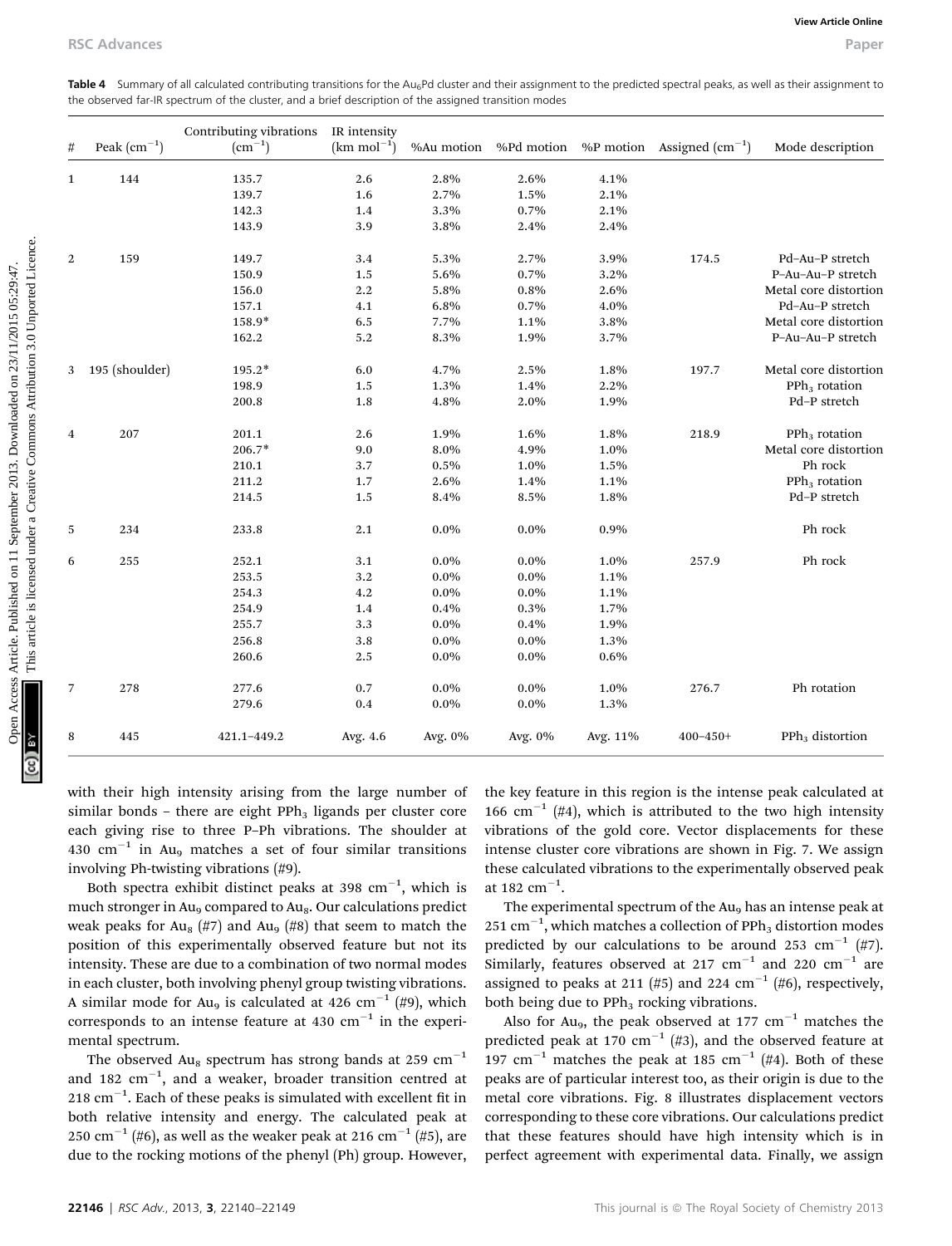the small feature at 157  $cm^{-1}$  to the single transition peak predicted to occur at 141 cm<sup>-1</sup> (#2). Interestingly, this particular mode arises due to the vibration of the central Au atom (8% Au motion) relative to the ring of the other eight gold atoms around it and is calculated to have less intensity than the other gold core vibrations.

From the normal calculated mode analysis, there are two predicted transitions for the Au<sub>8</sub> cluster at 165 cm<sup>-1</sup> and  $166$  cm<sup> $-1$ </sup> that involve the largest combined motion of the metal cluster core atoms ( $\sim$ 20% Au motion). Similarly, in the case of Au<sub>9</sub> cluster there are two predicted transitions at 170 cm<sup>-1</sup> and 185 cm<sup>-1</sup> that have significant gold core motion ( $\sim$ 18% Au motion). Importantly, the vibrational energy corresponding to the transitions responsible for these peaks is similar to that observed in the case of the gas-phase IR studies of  $Au<sub>7</sub>$ –Kr cluster reported by Fielicke and co-workers.<sup>9</sup> Using IR-depletion spectroscopy, the authors observed three peaks at 165, 186 and  $201 \text{ cm}^{-1}$ , which correlated very well with their DFT-predicted spectrum (note that removal of the rare gas atom has very little effect on the vibrational frequencies of the remaining  $Au<sub>7</sub>$ cluster core). It was proposed that the cluster core (both with the Kr atom and without) has  $C_s$ -planar structure made up of 5 equilateral triangles and the three prominent vibrational peaks were assigned to various delocalised motions of all Au atoms in the cluster. It is interesting that the frequencies of the bare  $Au<sub>7</sub>$ cluster observed in gas phase are similar to the ones observed by Paper<br>
The small fracture at 55 cm<sup>-1</sup> to the single transition peak. In for the cost of similarly single, chemically-synthesized gyind<br>
provides are noted ( $\alpha$ ) functional on 2013. Downloaded the similar commons are prov

us for the cores of similarly sized, chemically-synthesised gold clusters that are protected by ligands and form extended crystalline lattices. This suggests that the bonding strengths within the metal cores for these two types of cluster systems are similar, despite having quite different geometric structures (*i.e.* 3D *vs.* 2D for clusters in the gas phase).

Below 140-150  $\text{cm}^{-1}$  for both Au<sub>8</sub> and Au<sub>9</sub>, the calculated spectra show a series of weaker peaks that do not resemble the experimental data. None of these are due to core cluster vibrations but involve a collection of vibrations comprising largeamplitude movement of the P–Ph<sub>3</sub> ligand groups that again, appear to be suppressed, consistent with that observed for  $Au<sub>6</sub>$ .

#### C. The  $Au<sub>6</sub>Pd$  cluster

This spectrum is dominated by a broad peak extending from 400 to beyond 450  $cm^{-1}$ , which is assigned to a plethora of intense PPh<sub>3</sub> distortions calculated to begin at  $421 \text{ cm}^{-1}$ . The  $Au<sub>6</sub>Pd$  cluster is observed to have a series of strong and moderate bands at 277 (m), 258 (s), 219 (s), 198 (m) and 175  $cm^{-1}$  (m). The predicted spectrum shows a range of peaks that appear to match the experimental spectrum except they are at slightly lower energy. Calculated peaks at 278 cm<sup>-1</sup> (#7), 255 cm<sup>-1</sup> (#6) and 234 cm<sup>-1</sup> (#5) are due to the phenyl group



Fig. 6 Calculated normal mode displacements associated with the cluster core vibrations for Au<sub>6</sub> at (a) 80.4 cm $^{-1}$  and (b) 84.1 cm $^{-1}$ . Phenyl groups are omitted for clarity



Fig. 7 Calculated normal mode displacements associated with the cluster core vibrations for Au<sub>8</sub> at (a) 165.1 cm<sup>-1</sup> and (b) 166.4 cm<sup>-1</sup>. Phenyl groups are omitted for clarity.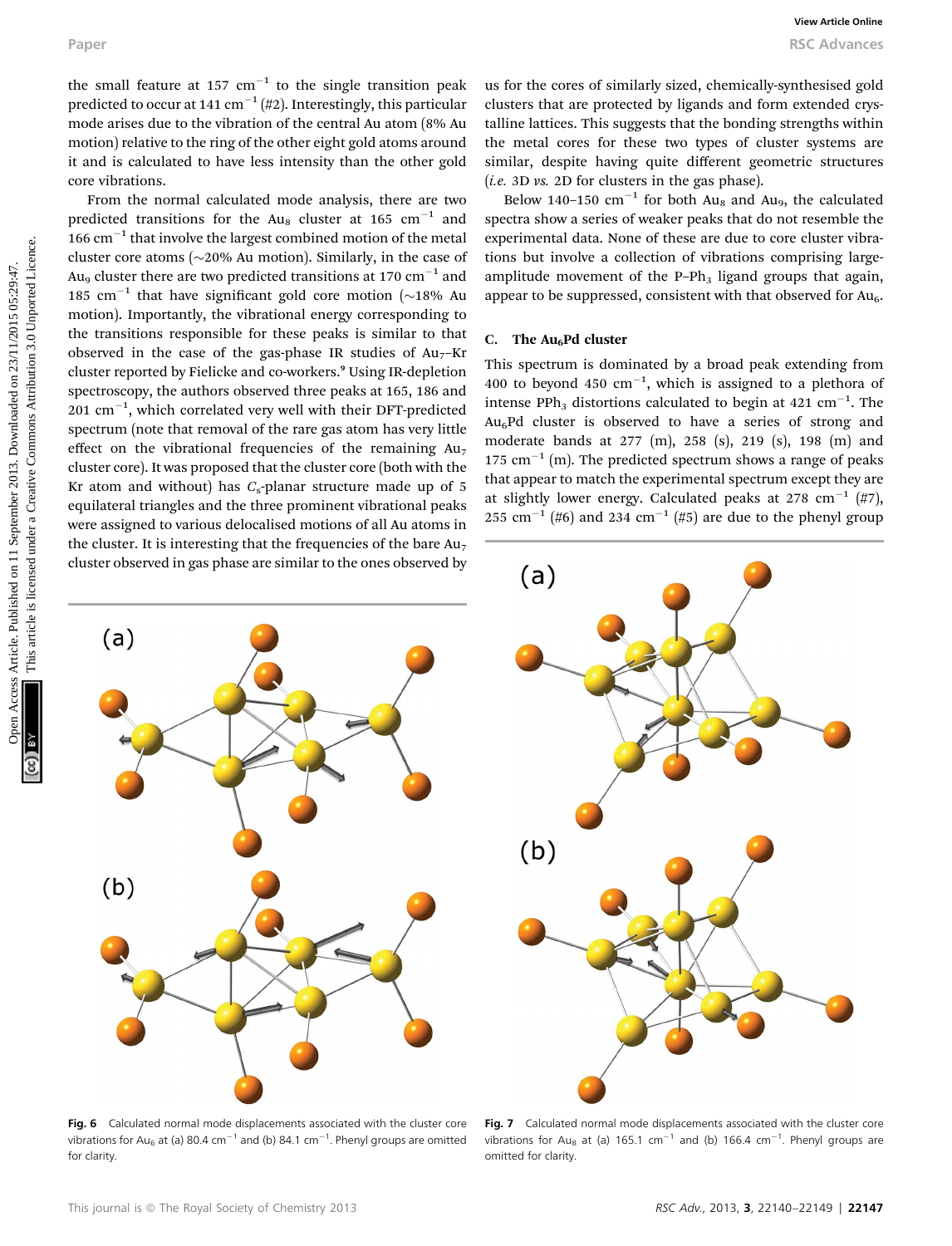

Fig. 8 Calculated normal mode displacements associated with the cluster core vibrations for Au<sub>9</sub> at (a) 170.1 cm<sup>-1</sup> and (b) 185.2 cm<sup>-1</sup>. Phenyl groups are omitted for clarity.

rotation and rocking  $(x2)$ , respectively. We are assigning peaks #2, #3 and #4 to the lower energy three peaks seen in the experimentally obtained spectrum. Importantly, these vibrational modes involve a combination of Au and Pd motions. Specific transitions to note are at 159, 195 and 207  $\mathrm{cm}^{-1}$ , which have a total metal motion of >7%, with the Pd contribution ranging from 1 to 5%. The vector displacements for these modes are shown in Fig. 9. Finally, there is a weak peak experimentally observed at 360  $\mathrm{cm}^{-1}$ , which does not correlate to anything in our predicted spectrum.

We are aware of previously published FELIX IR data for a related metal cluster, namely neutral<sup>10,11</sup> and cationic<sup>12</sup> Au<sub>6</sub>Y. The neutral structure is slightly distorted from planarity and this yields an IR spectrum with broad peaks from 75–220  $\mathrm{cm}^{-1}.$ The cationic structure has  $C_{3v}$  symmetry and has distinct peaks at 121 and 181  $\rm cm^{-1}$ . Again, given the difference in cluster core

charge and geometry, and the presence of  $PPh<sub>3</sub>$  ligands, it is surprising that the vibrational frequencies are so similar between the naked metal cluster in the gas phase and our fully ligated cluster in solid state.



Fig. 9 Calculated normal mode displacements associated with the cluster core vibrations for Au<sub>6</sub>Pd at (a) 158.9 cm $^{-1}$ , (b) 195.2 cm $^{-1}$ , and (c) 206.7 cm $^{-1}$ . Phenyl groups are omitted for clarity.